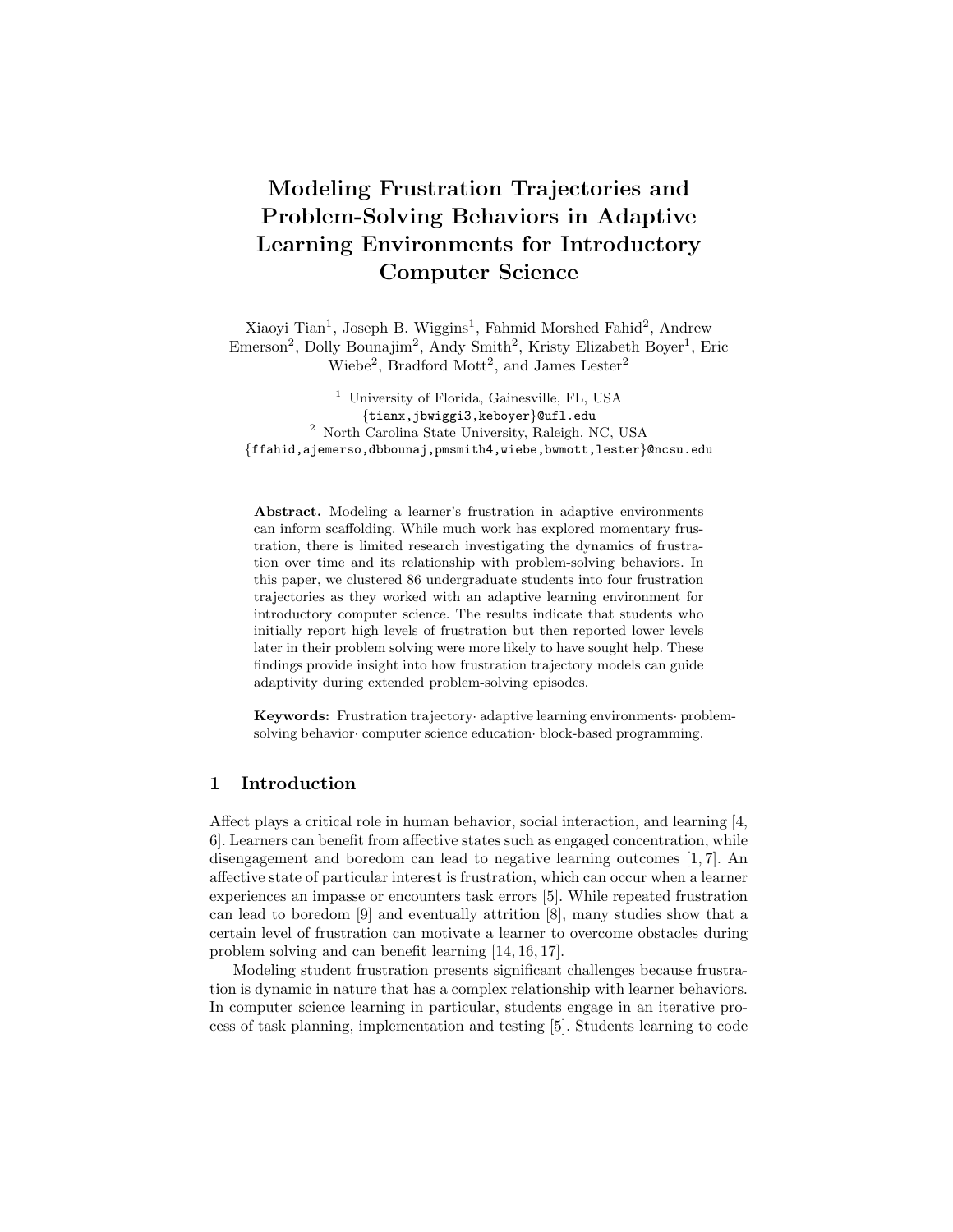may experience more intense and durable frustration than students using highlyscaffolded learning environments [13, 18]. Learning environments informed by dynamic changes in frustration could prevent a learner from experiencing prolonged frustration.

This paper investigates the role of learner frustration trajectories in an adaptive, block-based programming environment. Using frustration trajectories generated from learner self-reports, we investigate two research questions: 1) What common trajectories of frustration arise over problem-solving interactions with a block-based programming environment? 2) Do students with different frustration trajectories display different problem-solving behaviors? We identified four distinct frustration trajectories over a series of programming activities, and found that learners' problem-solving behaviors exhibited significant differences across different phases of interactions. These findings can inform the design of adaptive learning environments to promote productive frustration and better optimize individuals' learning experiences.

### 2 Study

This study utilized a dataset collected from student interactions with a blockbased programming environment, Prime (Fig. 1. (a)), designed for undergraduate introductory computer science to teach basic programming concepts. Students proceed through 20 programming activities over three units. Each unit contains 6 or 7 activities and is designed to be completed in approximately an hour. In the system, students can request hints (top-right panel) for a specific step of a programming problem. More details on the learning environment can be found in our previous work [10, 20].

Participants are students in an introductory computing course at a university in the southeastern United States. Students completed a pre-survey about their prior programming experiences, CS attitudes and CS concept assessments (as pre-test) [15]. These student incoming characteristics (pre-test scores, CS attitudes and prior programming experiences) were used as covariates in our following analysis (RQ2). During the learning activities, at the end of each unit, students responded to a seven-item Likert questionnaire [19], which included the question, "I was frustrated while working on this unit." We used student responses to this question collected from each of the end-of-unit surveys as the measurement of frustration. The data used in this paper includes 86 students who attempted at least one activity in each unit and completed all pre-, post-, and end-of-unit surveys, with 67.4% majoring in Computer Science or Computer Engineering. Students attempted a mean of 19.4 programming activities ( $SD =$ 1.8, *Median* = 20) and completed 15.8 ( $SD = 4.8$ , *Median* = 18).

The Prime learning environment logs interaction events. We grouped five frequent interaction events into two problem solving behaviors. Workspace exploration involves four events, namely creating blocks, moving blocks, deleting blocks and searching through the toolbox. Help-seeking indicates the frequency of students pressing the hint button while solving problems. We calculated all variables as standardized values per Prime instructional unit with a mean of 0 and standard deviation of 1.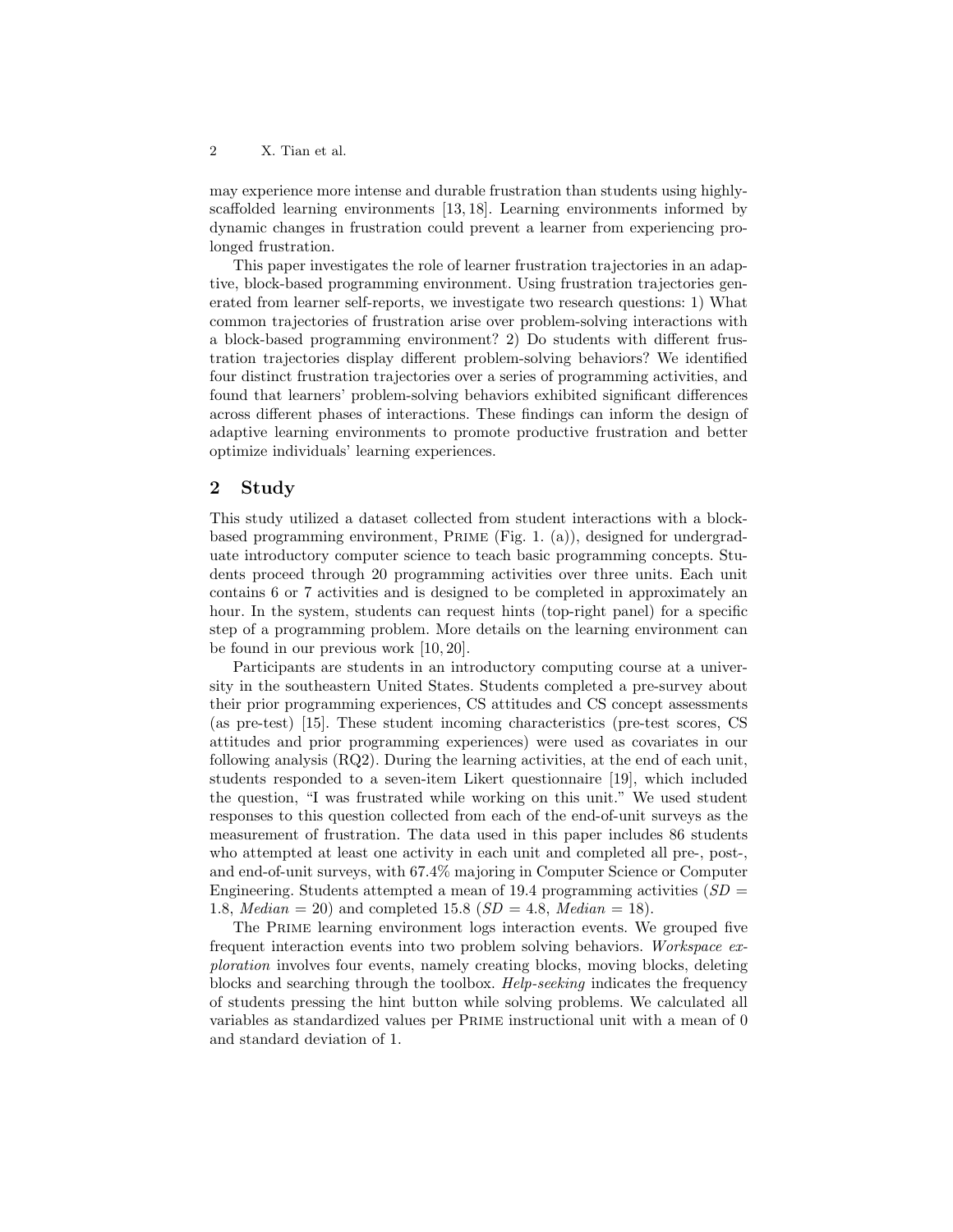

Fig. 1. (a) Block-based programming environment (b) Frustration trajectories

## 3 Results and Design Implications

RQ1: Frustration trajectory clustering. The average frustration reported across all units was 3.18 out of 7  $(SD = 1.97)$ . Over the course of the programming activities, students' reported frustration increased, with a mean of 2.71 after Unit 1, 3.29 after Unit 2 and 3.52 after Unit 3  $(SD = 1.88, 2.02, 1.93,$ respectively). A paired-sample *t*-test revealed significant change from Unit 1 to Unit 2 ( $p = .006$ ), but no significant difference from Unit 2 to Unit 3 ( $p = .259$ ). To cluster learners' frustration trajectories, we considered both the initial intensity and relative changes of frustration. The clustering vectors were composed of the following features: 1) binary frustration level during Unit 1, split by the median  $(Median = 2)$ ; 2) relative frustration changes from Unit 1 to Unit 2; and 3) relative frustration changes from Unit 2 to Unit 3. We performed a  $k$ -medoids [11] clustering of learners' frustration and used the distortion elbow [12] to visually determine the optimal number of clusters: four. We refer to the four clusters as low-equal (33.7%, 29/86), low-up (24.4%, 21/86), high-up/equal (27.9%, 24/86) and high-down  $(14\%, 12/86)$ . Fig. 1. (b) shows the frustration trends of the four clusters, two groups with low frustration and two groups with high frustration at the end of the first unit. Among the two low-starting groups, one group (lowequal) remained relatively constant over the entire interaction,  $M(SD)_{Unit1,2,3}$  $= 1.28 (0.45), 1.21 (0.41), 2.40 (1.74),$  whereas the other group (low-up) whose frustration went up dramatically after Unit 2 and moved slightly down after Unit 3,  $M(SD)_{Unit1,2,3} = 1.38 (0.50), 4.29 (1.62), 3.05 (1.83)$ . For students who were highly frustrated after Unit 1, one group  $(high-up/equal)$  was constantly frustrated over time,  $M(SD)_{Unit1,2,3} = 4.42$  (1.43), 5.15 (1.26), 4.75 (1.62), while the other group (high-down) became less frustrated in the middle and went up at the end,  $M(SD)_{Unit1,2,3} = 5.08 (0.86), 2.83 (1.40), 4.58 (1.16).$ 

RQ2: Frustration trajectory and problem-solving behaviors. To investigate whether learners in different frustration trajectories exhibit different frequencies of problem-solving actions, we conducted a one-way MANCOVA to compare the effect of frustration trajectories on workspace exploration and helpseeking in three units after controlling for student incoming characteristics (de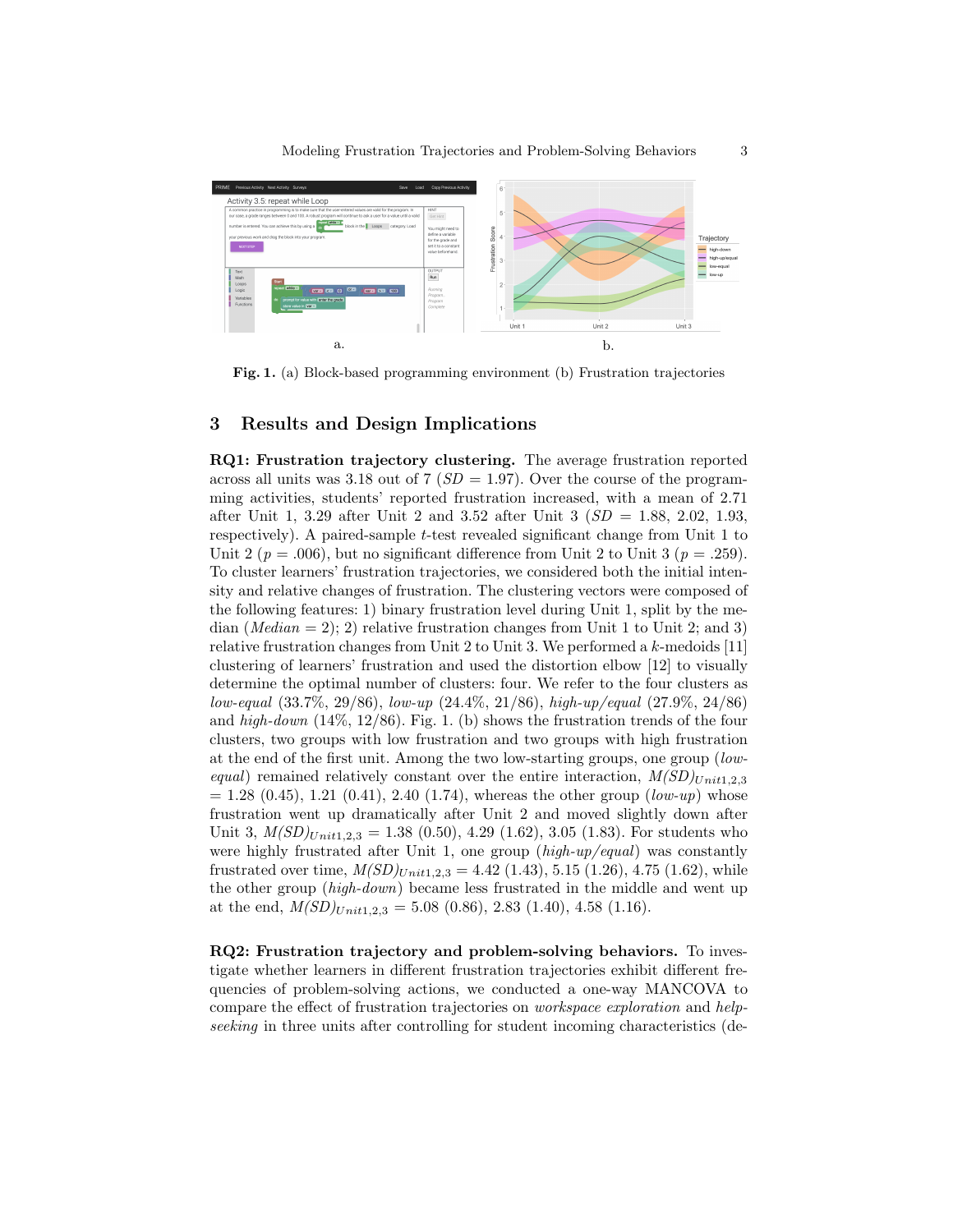scribed in section 2). The results revealed a statistically significant effect of frustration trends  $(F(18, 209.789) = 2.491, p = .001$ , Wilks'  $\Lambda = .578$ , partial  $\eta^2 = .167$ ). Post-hoc tests to determine each dependent variable effects revealed that workspace exploration and help-seeking in Unit 2 are significantly different between the frustration trajectories.

Next, we conducted pairwise comparisons on estimated marginal means of dependent variables in each activity to test between-group differences. The results showed that the *low-equal* group performed a relatively low number of programming actions (workspace exploration and help-seeking) throughout. The low-up students had the highest number of *workspace explorations*  $(M(SD) = 0.64(0.99))$ in Unit 2 where their frustration increased. The frequency of workspace explorations performed by the low-up group was significantly higher than all other groups. Interestingly, the high-down group, whose frustration decreased in Unit 2, were frequent help-seekers across all three units  $(M(SD)_{Unit1,2,3} = 0.74(1.79),$  $0.81(1.84)$ ,  $0.22(1.84)$ . They requested significantly more hints than the two early-low groups in Unit 1, and more than the all three other groups in Unit 2. The results also indicated that while the group with persistent frustration (highup/equal group) conducted an average level of workspace exploration in Unit  $1 \left(M(SD) = 0.26(1.32)\right)$ , these students made the lowest number of *workspace* exploration actions in Unit 2 ( $M(SD) = -0.55(1.05)$ ) and Unit 3 ( $M(SD) = -0.55(1.05)$ )  $(0.45(0.87))$  and were significantly lower than  $low-up$  group in Unit 2 and the low-equal group in Unit 3.

**Design implications.** A low rate of *workspace exploration* behaviors may significantly predict students' frustration. For previously non-frustrated students (low-equal), scarcity of these actions is likely indicative of a smooth progression, and for previously frustrated students  $(high-up/equal)$ , it is more likely a sign of disengagement. This suggests that to accurately detect frustrated learners, it is important to take prior frustration states into account. This finding aligns with prior work indicating frustration could lead to lack of persistence and result in systematic guessing and gaming behaviors [3].

Students with a high-down frustration trajectory sought more help by requesting hints. This suggests that providing additional hints and feedback may help close the gap between task difficulty and user knowledge, thus reducing learner's frustration. Another possible solution would be to provide guidance to students on managing their frustration and introducing relevant strategies (e.g., help-seeking). It is important to note that learning environments should not be designed to entirely eliminate frustration, as frustration is inherent in learning, particularly when students encounter challenging problems [2]. Rather, learning environments should be designed to enable students to experience productive levels of frustration by recognizing and regulating it.

Acknowledgements. This work is supported by the National Science Foundation through the grants DUE-1626235 and DUE-1625908. Any opinions, findings, and conclusions or recommendations expressed in this material are those of the author(s) and do not necessarily reflect the views of the National Science Foundation.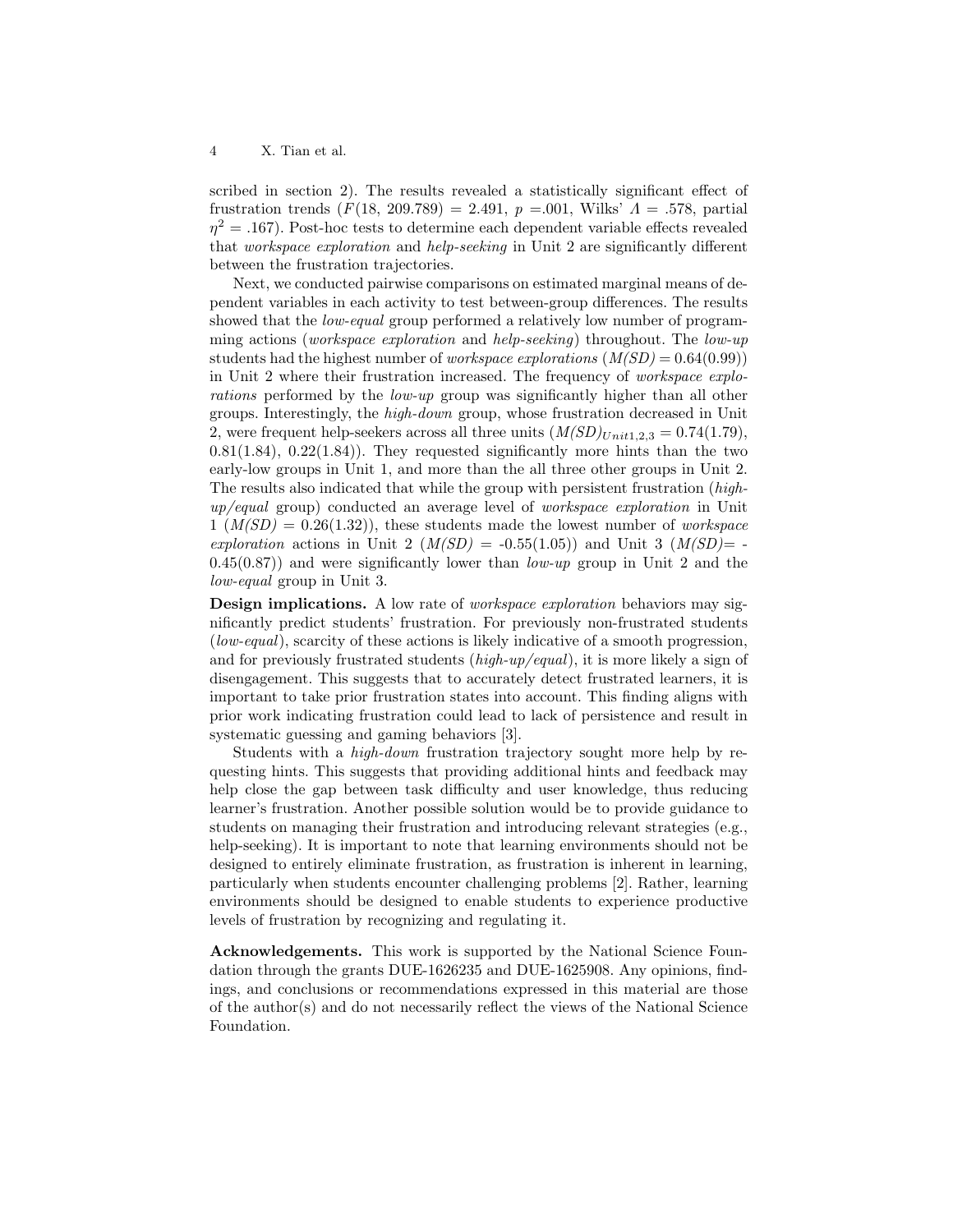#### References

- 1. Andres, J.M.A.L., Ocumpaugh, J., Baker, R.S., Slater, S., Paquette, L., Jiang, Y., Karumbaiah, S., Bosch, N., Munshi, A., Moore, A., et al.: Affect sequences and learning in betty's brain. In: Proceedings of the 9th International Conference on Learning Analytics & Knowledge. pp. 383–390 (2019)
- 2. Baker, R., D'Mello, S., Rodrigo, M., Graesser, A.: Better to be frustrated than bored: The incidence and persistence of affect during interactions with three different computer-based learning environments. International Journal of humancomputer studies 68(4), 223–241 (2010)
- 3. Baker, R., Walonoski, J., Heffernan, N., Roll, I., Corbett, A., Koedinger, K.: Why students engage in "gaming the system" behavior in interactive learning environments. Journal of Interactive Learning Research 19(2), 185–224 (2008)
- 4. Berry, D.S., Hansen, J.S.: Positive affect, negative affect, and social interaction. Journal of personality and social psychology  $71(4)$ , 796 (1996)
- 5. Bosch, N., D'Mello, S.: The affective experience of novice computer programmers. International Journal of Artificial Intelligence in Education 27(1), 181–206 (2017)
- 6. Calvo, R.A., D'Mello, S.: Affect detection: An interdisciplinary review of models, methods, and their applications. IEEE Transactions on Affective Computing 1(1), 18–37 (2010)
- 7. Craig, S., Graesser, A., Sullins, J., Gholson, B.: Affect and learning: an exploratory look into the role of affect in learning with autotutor. Journal of Educational Media 29(3), 241–250 (2004)
- 8. Dillon, J., Bosch, N., Chetlur, M., Wanigasekara, N., Ambrose, G.A., Sengupta, B., D'Mello, S.K.: Student emotion, co-occurrence, and dropout in a mooc context. Proceedings of the International Conference on Educational Data Mining pp. 353– 357 (2016)
- 9. D'Mello, S., Graesser, A.: Dynamics of affective states during complex learning. Learning and Instruction  $22(2)$ , 145–157 (2012)
- 10. Emerson, A., Geden, M., Smith, A., Wiebe, E., Mott, B., Boyer, K.E., Lester, J.: Predictive student modeling in block-based programming environments with bayesian hierarchical models. In: Proceedings of the 28th ACM Conference on User Modeling, Adaptation and Personalization. pp. 62–70 (2020)
- 11. Kaufman, L., Rousseeuw, P.J.: Finding groups in data: an introduction to cluster analysis, vol. 344. John Wiley & Sons (2009)
- 12. Kodinariya, T.M., Makwana, P.R.: Review on determining number of cluster in kmeans clustering. International Journal of Advance Research in Computer Science and Management Studies 1(6), 90–95 (2013)
- 13. Liu, Z., Pataranutaporn, V., Ocumpaugh, J., Baker, R.: Sequences of frustration and confusion, and learning. In: Proceedings of the International Conference on Educational Data Mining. pp. 114–119 (2013)
- 14. Pardos, Z.A., Baker, R.S., San Pedro, M.O., Gowda, S.M., Gowda, S.M.: Affective states and state tests: Investigating how affect throughout the school year predicts end of year learning outcomes. In: Proceedings of the Third International Conference on Learning Analytics and Knowledge. pp. 117–124 (2013)
- 15. Rachmatullah, A., Wiebe, E., Boulden, D., Mott, B., Boyer, K., Lester, J.: Development and validation of the computer science attitudes scale for middle school students (mg-cs attitudes). Computers in Human Behavior Reports 2, 100018 (2020)
- 16. Richey, J.E., Andres-Bray, J.M.L., Mogessie, M., Scruggs, R., Andres, J.M., Star, J.R., Baker, R.S., McLaren, B.M.: More confusion and frustration, better learning: The impact of erroneous examples. Computers & Education 139, 173–190 (2019)